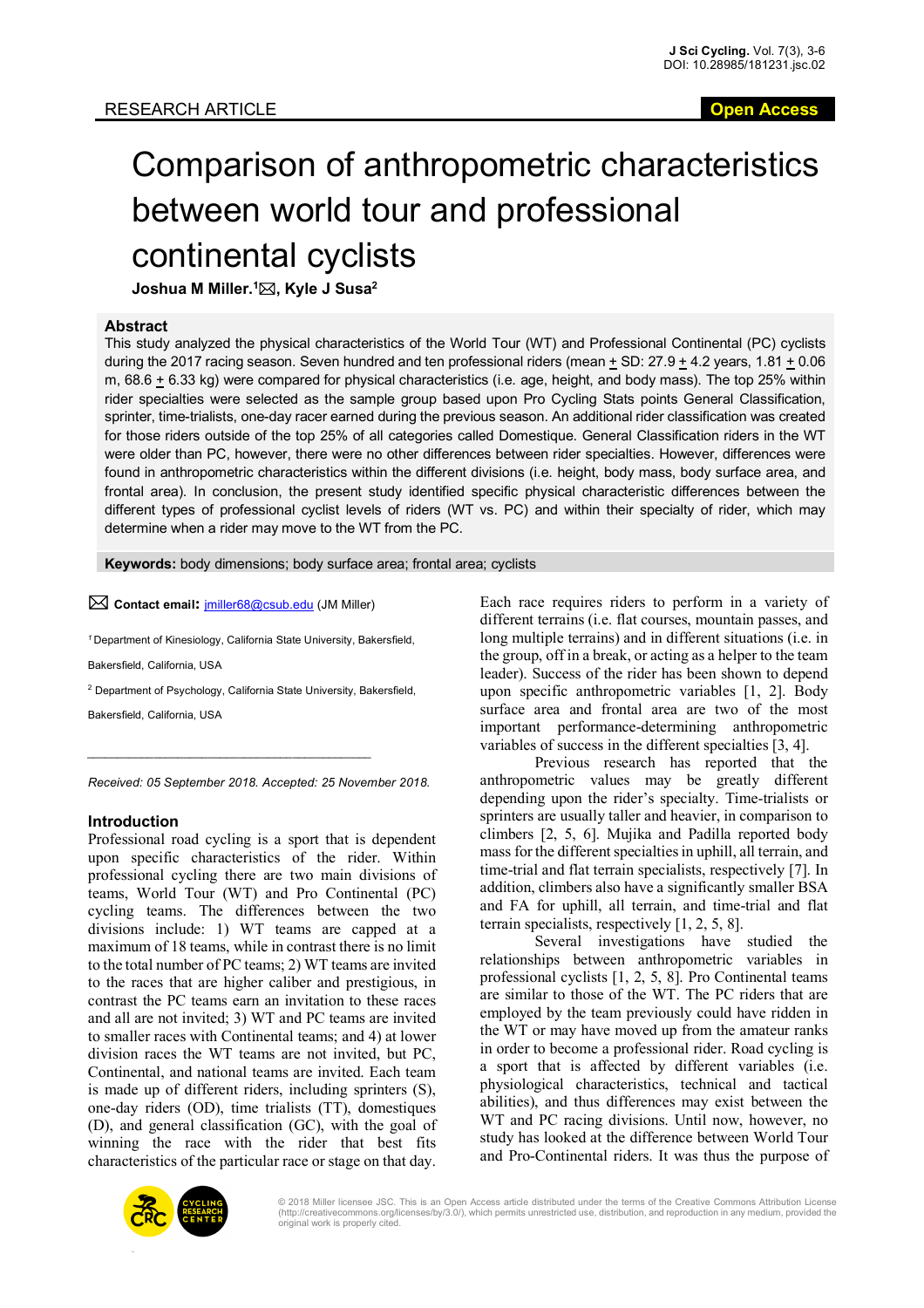this study to evaluate the anthropometric variables in relation to their status as a professional road cyclist.

# **Methods**

# **Subjects**

Riders with contracts in the World Tour (WT) and Pro-Continental (PC) levels during the 2017 racing calendar year were analyzed for this study. The groups consisted of 18 WT teams with a total of 478 riders and 27 PC teams with a total of 499 riders with a sample of 977 riders. The final sample of 321 professional cyclists (185 WT and 136 PC) met the inclusion criteria of: a) inclusion of height and weight data; b) Pro Cycling Stats (PCS) Ranking points: and c) points based upon specialty. The Institutional Review Board at California State University, Bakersfield approved the study prior to data collection.

# **Methodology**

*Morphologic Variables*

Data was gathered from the PCS

webpage (www.procyclingstats.com). This website maintains a database on the men's WT and PC, and the UCI Women's teams. The specific data that was gathered for each rider in the WT and PC included the following points: a) height in m; b) body mass in kg; c) calculated body mass index (BMI; body weight in kg/height in m squared  $(kg/m^2)$ ; and d) the specialty category with the most PCS points (i.e. OD, TT, GC, and S). The remaining riders were placed into a fifth category called Domestique (D) (Tables 1-2).

# *Body Surface Area and Frontal Area*

Body surface area  $(BSA \text{ in } m^2)$  was determined from each cyclist's body mass and height, as described by Du Bois and Du Bois [9]:

 $BSA = 0.007184$   $BM^{0.425}$   $H^{0.725}$ 

in which BM is body mass (kg), and H is height (cm).

An assumption that frontal area (FA) can be considered relational to BSA [3], and based on previously measured values [4, 10], the value of FA was considered to be 18.5% of BSA.

# *Rider Points and Classification*

The top 25% of riders were selected from each category based upon their highest specialty PCS points (GC, OD, S, and TT). Additionally, the remaining riders were placed into a fifth category called Domestique (D). The D were selected as the lowest 25% to ensure that these riders would meet the characteristics of being a domestique or helper rider for the team captain or captain on the road.

#### **Table 1.** Characteristics of world tour riders based upon rider speciality (n=186)

| Characteristic                                                         | $TT$ (n=45) | $GC (n=28)$ | OD (n=24)  | $S(n=9)$                    | D ( $n=80$ ) |
|------------------------------------------------------------------------|-------------|-------------|------------|-----------------------------|--------------|
| Age (yr)                                                               | 26.8(3.4)   | 28.8(3.0)   | 28.4(3.8)  | 28.8 (3.9)                  | 29.3(4.8)    |
| Weight (kg)                                                            | 70.8(5.6)   | 63.1(3.9)   | 70.8(5.4)  | 71.6(6.3)                   | 70.4(6.5)    |
| Height (m)                                                             | 1.82(0.05)  | 1.77(0.06)  | 1.80(0.05) | 1.80(0.06)                  | 1.83(0.07)   |
| BMI ( $kg/m2$ )                                                        | 21.1(1.2)   | 20.0(0.8)   | 21.9(1.4)  | 22.1(1.0)                   | 21.0(1.4)    |
| BSA $(m2)$                                                             | 1.89(0.09)  | 1.76(0.08)  | 1.88(0.09) | 1.89(0.11)                  | 1.89(0.12)   |
| $FA(m^2)$                                                              | 0.35(0.02)  | 0.33(0.01)  | 0.35(0.02) | 0.35(0.02)                  | 0.35(0.02)   |
| BSA BM-1.10-3                                                          | 26.8(0.8)   | 28.0(0.5)   | 26.6(0.9)  | 26.5(0.8)                   | 26.9(1.0)    |
| lean (SD). TT – Time Trial. GC – General Classification. OD – One Dav. |             |             |            | S — Sprinter D — Domestique |              |

Mean (SD), TT – Time Trial, GC – General Classification, OD – One Day, S – Sprinter, D – Domestique,<br>BSA – Body surface area, FA – Frontal area, BSA·BM<sup>-1.</sup>10<sup>-3</sup> – Body Surface Area to Body Mass Ratio, FA. BM-1.10-3 – Frontal Area to Body Mass Ratio

**Table 2.** Characteristics of pro continental riders based upon rider speciality (n=135)

| Characteristic                                                                                       | $TT (n=34)$ | $GC (n=14)$ | OD (n=23)  | $S(n=6)$   | $D(n=58)$  |
|------------------------------------------------------------------------------------------------------|-------------|-------------|------------|------------|------------|
| Age $(yr)$                                                                                           | 26.7(3.8)   | 27.6(3.6)   | 28.9(3.0)  | 25.5(2.2)  | 26.0(3.4)  |
| Weight (kg)                                                                                          | 70.3(8.1)   | 64.4(5.7)   | 69.3 (5.8) | 70.0(5.2)  | 69.2 (4.9) |
| Height (m)                                                                                           | 1.82(0.05)  | 1.80(0.06)  | 1.79(0.06) | 1.76(0.08) | 1.81(0.05) |
| BMI ( $kg/m2$ )                                                                                      | 21.0(1.7)   | 19.8(1.2)   | 21.6(0.9)  | 22.5(1.0)  | 21.2(1.2)  |
| BSA $(m2)$                                                                                           | 1.89(0.14)  | 1.80(0.10)  | 1.85(0.11) | 1.85(0.11) | 1.86(0.08) |
| $FA(m^2)$                                                                                            | 0.35(0.03)  | 0.33(0.02)  | 0.34(0.02) | 0.34(0.02) | 0.34(0.02) |
| BSA BM-1.10-3                                                                                        | 27.0(1.3)   | 27.9(0.9)   | 26.8(0.7)  | 26.5(0.6)  | 27.0(.8)   |
| Mean (SD), TT – Time Trial, GC – General Classification, OD – One Day, S – Sprinter, D – Domestique, |             |             |            |            |            |

BSA – Body surface area, FA – Frontal area, BSA·BM<sup>-1.</sup>10<sup>-3</sup> – Body Surface Area to Body Mass Ratio, FA. BM-1.10-3 – Frontal Area to Body Mass Ratio

> Procycling stats has created their own scoring system. Each race is ranked (e.g. GT.B, 1.WT.A, 1.WT.C) and points are allocated based upon finishing place in the race or stage and time-trial place (Bert Lip, personal communication November 19, 2018). In a Grand Tour (GT) (i.e. Tour de France), points are based upon overall winner, stage winner, and placing in the time-trial. Scoring for the Tour de France, the overall winner is scored 400 points up to the 35<sup>th</sup> receives 20 points. The riders are also receive points for winning the stage to 15<sup>th</sup> place ranging between 80 to 1 point. Finally, TT points range from 40 to 8 points for first to fifth place riders. Individual GT stages (maximum points per stage is 80) are worth less than Monuments (Milan-San Remo, Tour of Flanders, Paris-Roubaix, Liege-Bastogne-Liege, and Il Lombardia) (maximum points for the winner is 275) and other one-day classics (i.e Strade Bianche, Gent-Wevelgem, Amstel Gold Race, La Fleche Wallonne, and others) (maximum points for the winner is 275), but final tour GC results for Grand Tours (Tour de France, Giro d'Italia, and Vuelta Espana) are worth a more while GC results for one-week stage races (e.g. Criterium du Dauphine, Paris-Nice, Tour de Suisse) (maximum points for winner is 275) are roughly equivalent to a Monument race.

# **Statistical Analysis**

The data were managed using SPSS version 21 (IBM, Armonk, New York) and analyzed with parametric statistics. A two-way factorial ANOVA, 2 (professional division: WT vs. PC) x 5 (rider specialty: TT, GC, OD, S, D) was performed and LSD pairwise comparisons were examined to determine if significant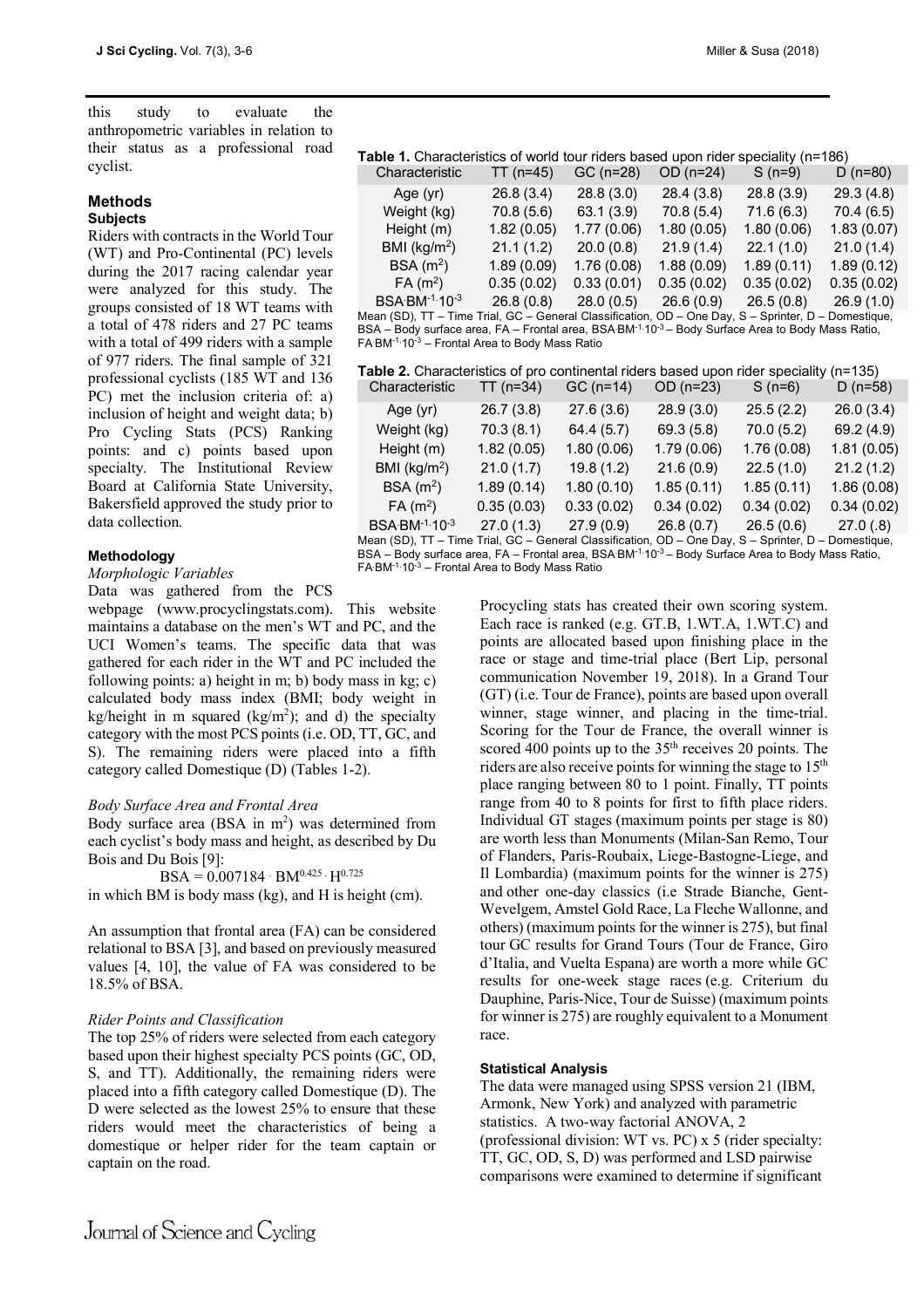differences occurred. Differences were regarded as statistically significant if  $p < 0.05$ .

# **Results**

Results of the two-way factorial ANOVA indicated WT riders were significantly older than PC riders overall. However, no significant differences between WT and PC riders were found in height, weight, BMI, BSA, FA,  $BSA·BM<sup>-1</sup>$  or  $FA·BM<sup>-1</sup>$  for any of the rider specialty classes. All descriptive statistics for both divisions are found in Tables 1 and 2.

We also compared differences between rider specialties in each of the divisions. Here, several similarities and a number of differences were found between WT and PC cyclists. With regard to age, TT were younger than GC, and D riders in the WT division. However, TT riders were only younger than OD riders in the PC division. Further, in the PC division S and D riders were significantly younger than OD riders.

In terms of height, TT and D riders were taller than GC riders, and D riders were taller than OD riders, in the WT division. However, in the PC division TT riders were taller than OD and S riders. With regard to weight, GC riders were significantly lighter than all other riders in the WT division and all other riders except S riders in the PC division.

For BMI, there was much similarity between the two divisions. GC riders had a significantly lower BMI than all other riders, in each of the divisions. Also in both divisions, S had a higher BMI than D riders. OD had a higher BMI than D riders in the WT division, while S had a higher BMI than TT, and D in the PC division.

We also examined differences between BSA and FA; since these two metrics are strongly correlated the pattern of results was the same for both metrics. Here results indicated that in the WT division GC riders had less area than all other riders, while in the PC division they were only found to have less area than TT and D riders.

Finally, we examined the differences in BSA BM<sup>-1</sup> and FA BM<sup>-1</sup>. These ratios are also highly correlated and were found to exhibit similar results in both divisions. Here, results indicated that GC riders had significantly higher BSA BM<sup>-1</sup> or FA BM<sup>-1</sup> than all other riders in both the WT and PC divisions.

# **Discussion**

The present study aimed to evaluate the differences in anthropometric parameters of the different specialties in the World Tour and Professional Continental cyclists. Additionally, within each division a comparison of physical characteristics was performed between specialties of riders. Since these cyclists are professionals in their field, the rider should have adapted to the challenges of their particular specialty. The results could be useful to identify early talents or generate training programs for the cyclist.

Previous studies have demonstrated that a rider's specialty may be described by their physique [8]. Time trialists are traditionally heavier and taller than other riders, climbers are the lightest and shortest riders on a team, and flat terrain riders are tall and heavier than other riders [7, 11]. Body mass has a large impact on the riders abilities to ride uphill since it determines gravitydependent resistance. Whereas, FA influences riders aerodynamic resistance on level roads and riders will benefit from being larger than those specialties that are dependent upon being small and as light as possible. Padilla et al reported that the uphill (UH) athletes were significantly lighter, had a lower BSA and FA when compared to flat terrain (FT) and TT [2]. Menaspa et al. reported differences in male road junior cyclists of different specialties (i.e. UH, FT, AT, S)[1].

Concerning the adaptations resulting from cycling, we expected a certain body shape (e.g. taller and heavier for TT, shorter and lighter for the GC) of the riders in both divisions, when compared between the different specialties. We found similarities amongst the riders with previous studies [2, 5-7, 11, 12]. Time Trialists were the tallest riders, and the GC riders were slightly shorter. Padilla et al. and Lucia et al. reported the climbers (UH) were shorter, this is similar to our study in that most GC contenders are riders that are able to climb very well in races like the Tour de France, Giro d'Italia, and Vuelta Espana [2, 5, 11]. Body mass was also the lowest in the GC riders compared to the other disciplines in both divisions, which was similar to previous studies [2, 5, 11]. This lighter weight has been considered to give an edge over heavier competitors in uphill races, which implies a reduction in aerodynamic resistance on the total amount of work being completed [3, 4]. However, the TT, D, and OD riders of the PC division were significantly different in age. This may demonstrate later success for these athletes due to the need to gain experience in their specialty. The bigger and heavier riders, TT and S, on the other hand, have advantages over the GC riders such as lower BSA BM<sup>-1</sup> and  $FABM^{-1}$  ratios [2]. In contrast, the GC riders were lighter in mass which reduces the inhibitory effects of gravity while riding uphill implying a faster climbing speed and which would minimize the influence of aerodynamic resistance on the total amount of work performed [2,13]. However, riders with greater body mass may benefit from lower aerodynamic resistance which results in a lower energy cost per unit of body mass [13]. Olds et al. reported there is a positive relationship between height and body size with 26 km TT performance [10]. Similarities were found in our study with previous studies for anthropometric characteristics in WT riders illustrating that riders have not changed in nearly two decades [2,5,6,7].

There are limitations in the present study that need to be addressed. The data was obtained from a website that captures available data on professional riders from their team's websites. The values for height and weight may not be correct at the time of data collection. Secondly, the method to determining the rider's specialty was based upon the greatest number of the PCS points. PCS points are established by the website during races and each rider has the ability to be awarded points based upon placing during the race and